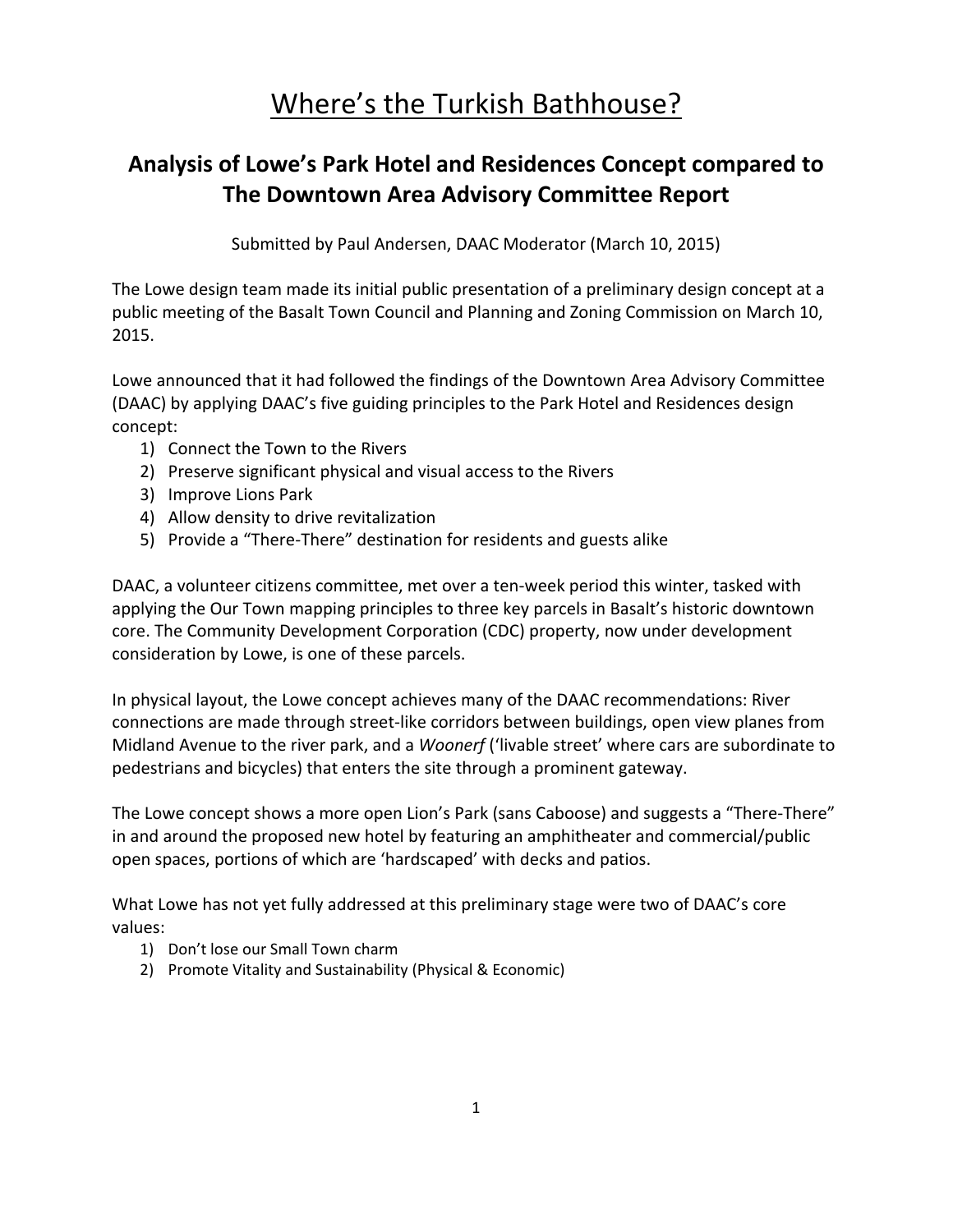#### **Where is the Turkish Bathhouse?**

In the most rudimentary and preliminary mapping concepts that emerged from the Our Town process over a year ago, one map was marked with a "Turkish Bathhouse" near the Roaring Fork River, adjacent to the CDC property.

While this dubious amenity became a humorous symbol for social and cultural diversity, it nonetheless reflected a daring, playful, "outside the box" mindset that characterized the community approach of the Our Town process.

Comparatively, the preliminary Lowe concept is a conservative commercial development that pushes no new boundaries at the conceptual phase. It is comprised basically of blocks of residences with a hotel next door. There are no specific provisions for small town character or "characters," nor is there a component for community vitality as it relates to social diversity.

Whether or not Basalt's social makeup is expressed by a Turkish Bathhouse, the Lowe design team has been challenged to think outside the box in order to address what the DAAC report enumerates as top community goals:

- preserving rural, small town values
- accommodating economic development and social vibrancy
- keeping Basalt small, intimate and vital

To Lowe's credit, its design team crunched a tight deadline and made a huge leap of faith by taking the broad brush strokes of the DAAC report and applying them to a three‐dimensional concept. Lowe shifted the Our Town and DAAC visions from theory to actuality, from vision to concept. Where DAAC decided not to mire in the minutia of design details and instead step back to overarching development goals, the Lowe team advanced the process with conceptual details now subject to scrutiny.

Lowe has asked for reactions and feedback, soliciting the community to help make the development fit with the ideals of the community.

#### **Connectivity between downtown and the rivers**

Working directly from the DAAC report, Lowe established that its project would engage downtown Basalt with the proposed new river park and invite, through welcoming pedestrian channels, the flow of people between them.

A sticking point, however, is how much open space (60% of developable land – 80% of the overall river park ‐ Lowe) is actually green space available to the public. On this point DAAC clearly stipulated: "Maintain as much public green space as possible at the River Front Parcel on the Roaring Fork."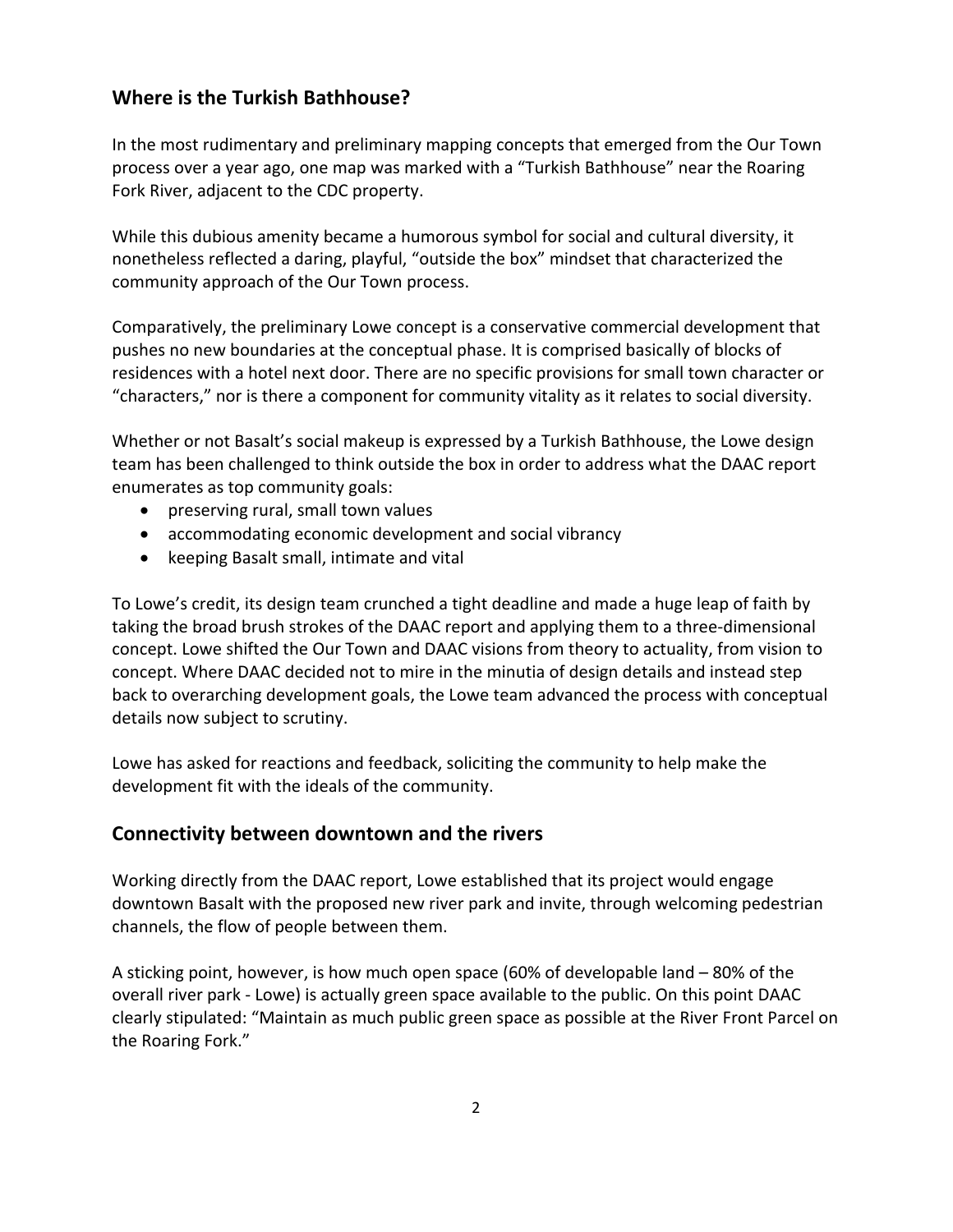From this directive the height/density equation proposed by Lowe, with 3.5‐story structures, becomes a tradeoff for less horizontal sprawl and more open space for parks and people.

### **Improve Lions Park**

While Lowe gave a nod to improving Lions Park, possibly moving Town Hall, the Wyly Art Center, and the Chamber of Commerce caboose to new locations, there was nothing in the conceptual plan for having Lions Park absorb development density from the Lowe's project at River Front Parcel.

DAAC had favored this idea as "a land swap between the developer and the Town as a way of maximizing the River Front's public green space and providing cross‐street development dynamics with opposing structures along Two Rivers Road where it divides Lions Park and River Front Parcel."

# **Allow density to drive revitalization**

Lowe's design concept offers residential and commercial density for Basalt's downtown core, something DAAC found "is necessary to attract people and make Basalt vibrant and economically viable."

Cautionary words in the DAAC report are "appropriate density" that "must not overpower Basalt's rural character and charm, but should offer affordable housing opportunities that invite young families and eclectic 'characters' into the social mix. Cultural amenities should be part of the dynamic by bringing a festival spirit to the downtown core."

The DAAC report specifically recommends:

- 1. Residential development should be compact, affordable and multi‐faceted.
- 2. Include vitalizing activities downtown
	- Affordable and mixed housing
	- Performing arts and Wyly Art Center
	- Festival amenities/outdoor market
	- Social mixing places coffee houses, brewery, Turkish Bath House, etc.
- 3. Protect the rural, historic character of old town Midland Avenue.
	- Promote a funky, eclectic style.
	- Maintain Basalt's authentic western atmosphere.
	- Respect Midland Avenue's period architecture

Lowe cannot be expected to fulfill the full range of DAAC's broad goals and visions for the entire downtown rejuvenation. However, its conceptual plans so far do not include structural context for social diversity as there is no affordable housing component in the hotel/residences concept.